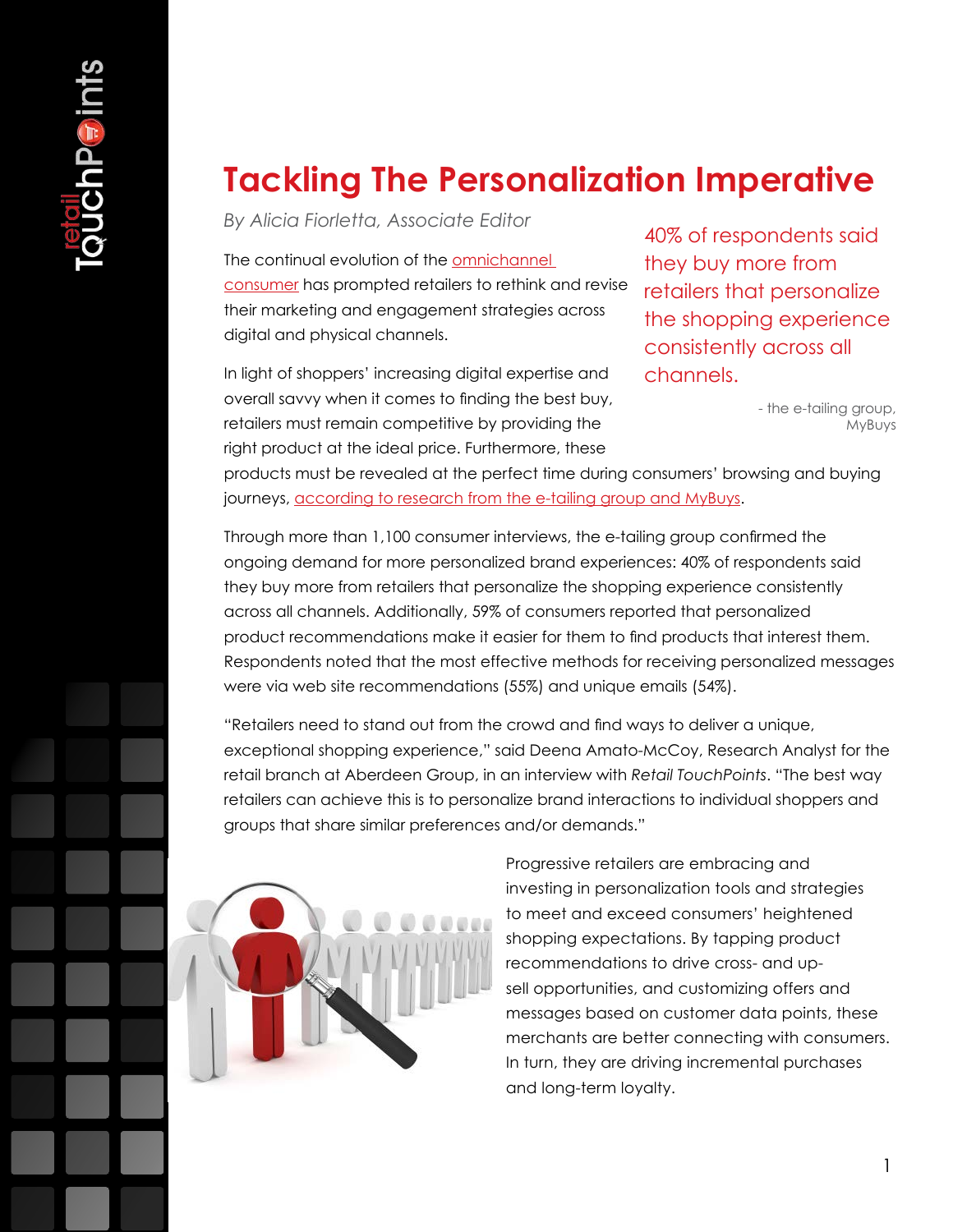"By knowing consumers at an individual level, retailers can present targeted products and offers anywhere and anytime as customers move through the shopper lifecycle, increasing the likelihood of purchase and reducing cart abandonment rates," said Phil Hollrah, Senior Director and Head of Product Marketing at [MyBuys](http://www.mybuys.com). The added influence of personalization is advantageous, given that "67% of respondents to our 2013 consumer study said they are confident and ready to personalize brand to make a purchase once they find the right product," which personalization helps them accomplish.

### **Personalization Opportunities**

Research from *[Retail TouchPoints](http://www.certona.com/moving-forward-with-mobile-survey.html)* uncovered retailer sentiment regarding the move to personalized marketing. Strategies most utilized by retailers on their e-Commerce sites include:

"Retailers need to stand out from the crowd and find ways to deliver a unique, exceptional shopping experience. The best way retailers can achieve this is interactions to individual shoppers and groups that share similar preferences and/or demands."

> -Deena Amato-McCoy, Aberdeen Group

- Product recommendations (54.4%);
- Promotions (55.7%);
- Content (38.9%);
- Alerts (34.2%); and
- Ads (32.9%).

However, many retailers struggle to



determine the most advantageous investments, as well as the most effective mix of personalization strategies throughout the browsing and buying process. The challenge is that consumers are becoming more "fickle," according to Amato-McCoy: "They change on a dime regarding where they want to shop, the digital touch points they use and what they expect service-wise during a shopping trip."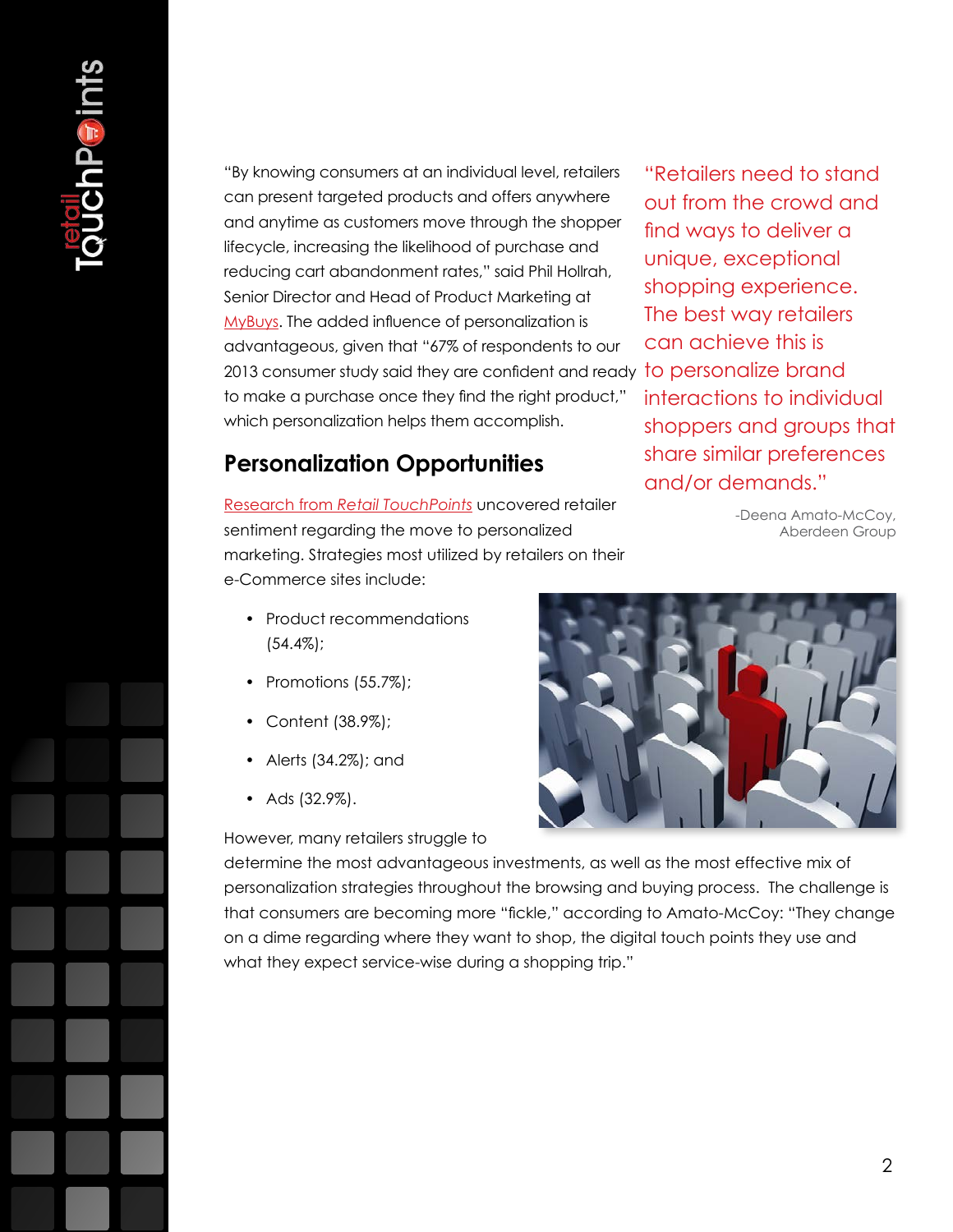Additional drivers compelling retailers to embrace personalization include keeping pace with price-competitive eTailers such as Amazon, and addressing the evolving issue of "showrooming."

Between an "extremely fragile and volatile economy, and cut-throat competition across the retail marketplace, retailers have to fight for wallet share like never before," noted Amato-McCoy. "Personalization is the name of the game for any retailer that wants longevity in this scary marketplace."

*Context* — or consumers' reasons for shopping on a specific channel — is becoming a more influential driver of customization, added Nikki Baird, Managing Partner of Retail Systems Research (RSR). "If retailers can grasp a shopper's context," she explained, "they have an opportunity to do something much more differentiating with personalization, which is an area that retailers such as Amazon historically have dominated."

### **Four Strategic Actions For Personalization**

The Aberdeen Group report, titled: *[Hyper-Connected Online Retail Personalization](http://aberdeen.com/Aberdeen-Library/7591/RA-retail-marketing-personalization.aspx)*, uncovered four strategic actions best-in-class retailers are taking to address new and emerging shopper behaviors. These actions include:

- 1. Developing product strategies based on deeper customer segmentation such as affinities, preferences and demographics (36%);
- 2. Coordinating product placement with customer behavior (29%);
- 3. Establishing quantifiable methodologies for measuring customer activity (24%); and
- 4. Increasing online ad relevance with search criteria (24%).

Retailers can customize and refine messages and offers in a variety of ways in order to align with customers' unique wants, needs and preferences: on the e-Commerce site, via email, and also through mobile marketing strategies.

Tactics such as detailed segmentation and data mining "drive personalization efforts, which in turn, provide longer-term lifts in profitability," according to Stephane Latreille, VP of Retail and CPG at [Aimia](http://www.aimia.com/English/About/At-a-Glance/default.aspx), a loyalty management service provider. "Retail management is often focused on unit sales, sales per square feet, and margin. Driving top-line sales and profitability is critical, but so is a deeper understanding of who and how profitable customers are, especially from a long-term perspective."

However, many organizations still face a key internal challenge: Breaking down departmental silos and creating a cohesive, all-encompassing customer experience based on detailed customer profiles.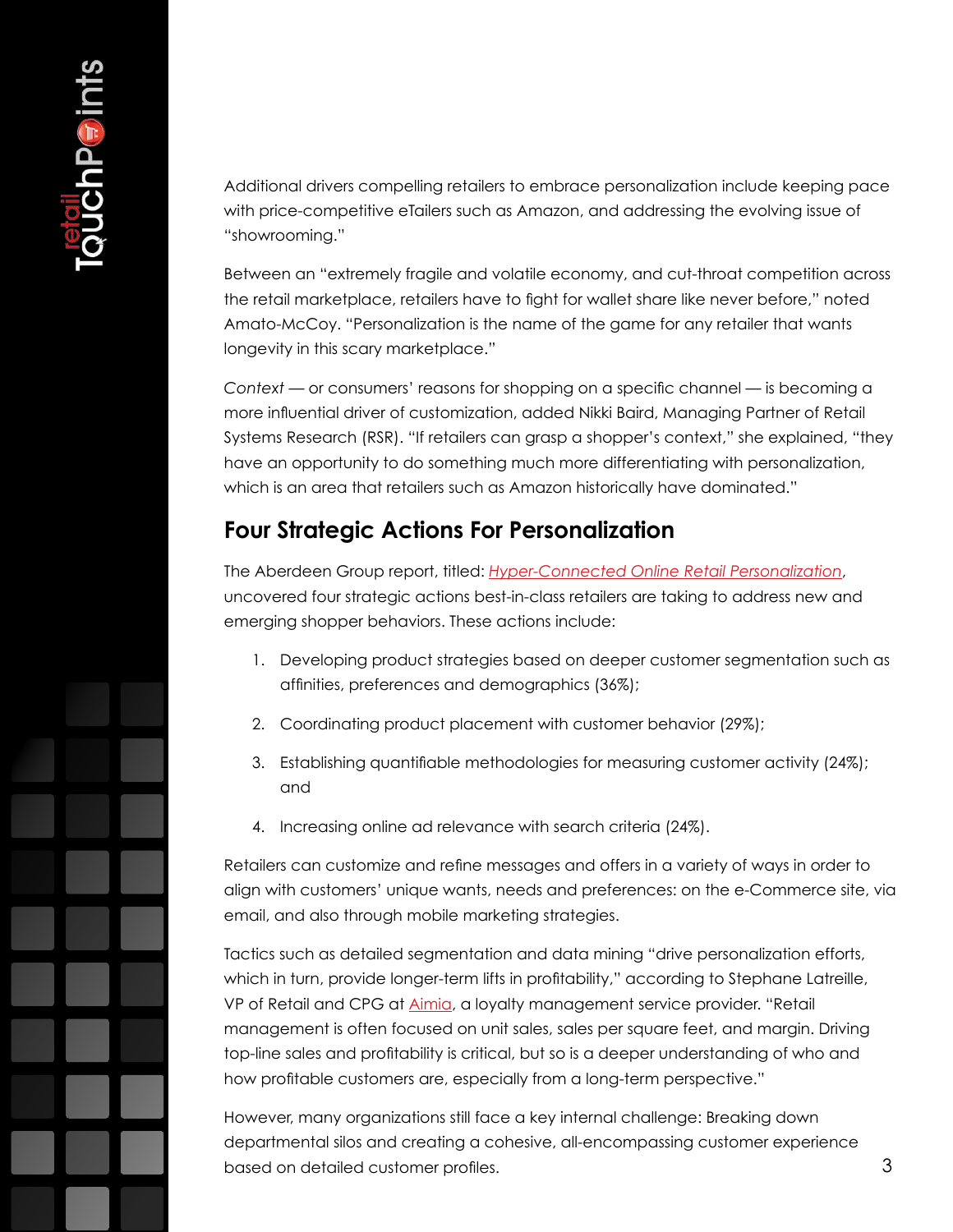#### **Eliminating Organizational Silos To Optimize Personalization**

Creating a seamless and compelling brand experience relies on a retailer's ability to tackle Big Data, integrate customer information across all touch points and eliminate silos across the organization. With that competency, marketing teams can create 360-degree profiles of shoppers, empowering retailers to fully optimize and personalize all brand-to-shopper interactions.

The RSR report, titled: *[Marketing In Retail: Making The](http://www.rsrresearch.com/2012/09/05/marketing-in-retail-making-the-case-for-the-cmo/)  [Case For The CMO](http://www.rsrresearch.com/2012/09/05/marketing-in-retail-making-the-case-for-the-cmo/)*, revealed that 43% of retailers are proficient at targeted marketing across channels. However, 29% of organizations said that determining and accommodating how different customer segments engage with their brands was a top challenge. Also, 32% of retailers noted that customer data was not integrated, making it difficult for them to get a complete picture of customer insight.

"Consumers' desire for personalized offers and communications is far ahead of retailers' abilities to provide personalized messages. Having a clear strategy, alignment between channels, and knowledge of customer preferences will optimize customer contact strategies, and drive sales."

> -Stephane Latreille, Aimia

For most retailers tackling personalization, addressing Big Data and integrating crosschannel information is too daunting, said Patti Renner, Director of Marketing at [Knotice](http://www.knotice.com/), a provider of data management, analytics and digital messaging solutions.

"Retailers have information from their stores, analytics platforms, email providers and agencies," Renner said. "But most don't have a way to combine all that data into unified profiles that provide a complete view of individual customers. Without the ability to unify



data across the entire scope of customer activity, any missing pieces could have a serious impact on the ability to drive messaging and ROI from campaigns."

Overall, consumers' desire for personalized offers and communications is "far ahead of retailers' abilities to provide personalized messages," Latreille said. "Having a clear strategy, alignment between channels, and knowledge of customer preferences will optimize customer contact strategies, and drive sales."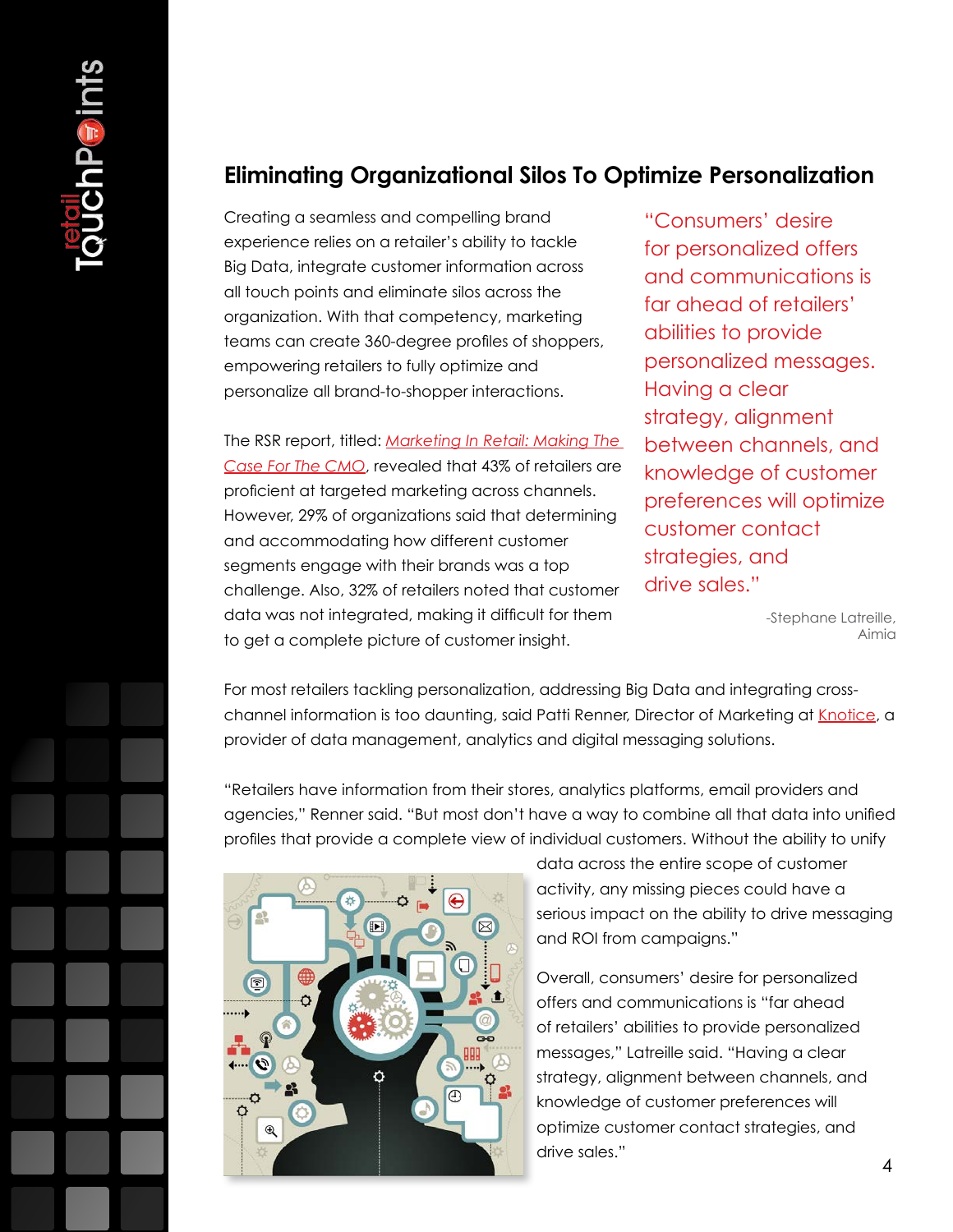## **Retailers Across Verticals Personalize With Digital Solutions**

As shoppers continue to leverage digital tools and channels to research, browse and buy products, they also are beginning to demand more relevant products and offers. With these heightened expectations, personalization is becoming an integral component of retailers' cross-channel marketing strategies.

Best-in-class organizations are taking the following measures to create more relevant and personalized customer experiences, according to recent research from The Aberdeen Group report, titled: *[Big Data for Marketing: Targeting Success](http://www.aberdeen.com/Aberdeen-Library/8332/RB-database-marketing-analytics.aspx)*:

- Improving targeted offers to ensure the right person, right channel, right time and right message (52%);
- Gaining insight about the effectiveness of specific marketing campaigns and channels (39%);
- Identifying cross-sell/up-sell opportunities to existing customers (30%); and
- Optimizing marketing activities at each touch point along the customer lifecycle (22%).

Retailers are bridging organizational silos to better access customer behaviors and attributes, leading to more efficient data collection and segmentation, and in turn, more lucrative personalization strategies. Design Within Reach, National Pen and Party Supplies Delivered are among the retailers delivering more relevant messages, offers and product recommendations to consumers across channels.

## **Design Within Reach Leverages Data To Build Customer-To-Associate Dialogue**



Interior decorating includes extensive browsing, researching and product comparison. As a result, [Design Within Reach](http://www.retailtouchpoints.com/dwr.com), a multichannel furniture retailer, is focused on providing cutting-edge tools and resources that will help guide shoppers seamlessly across the browsing and buying journey.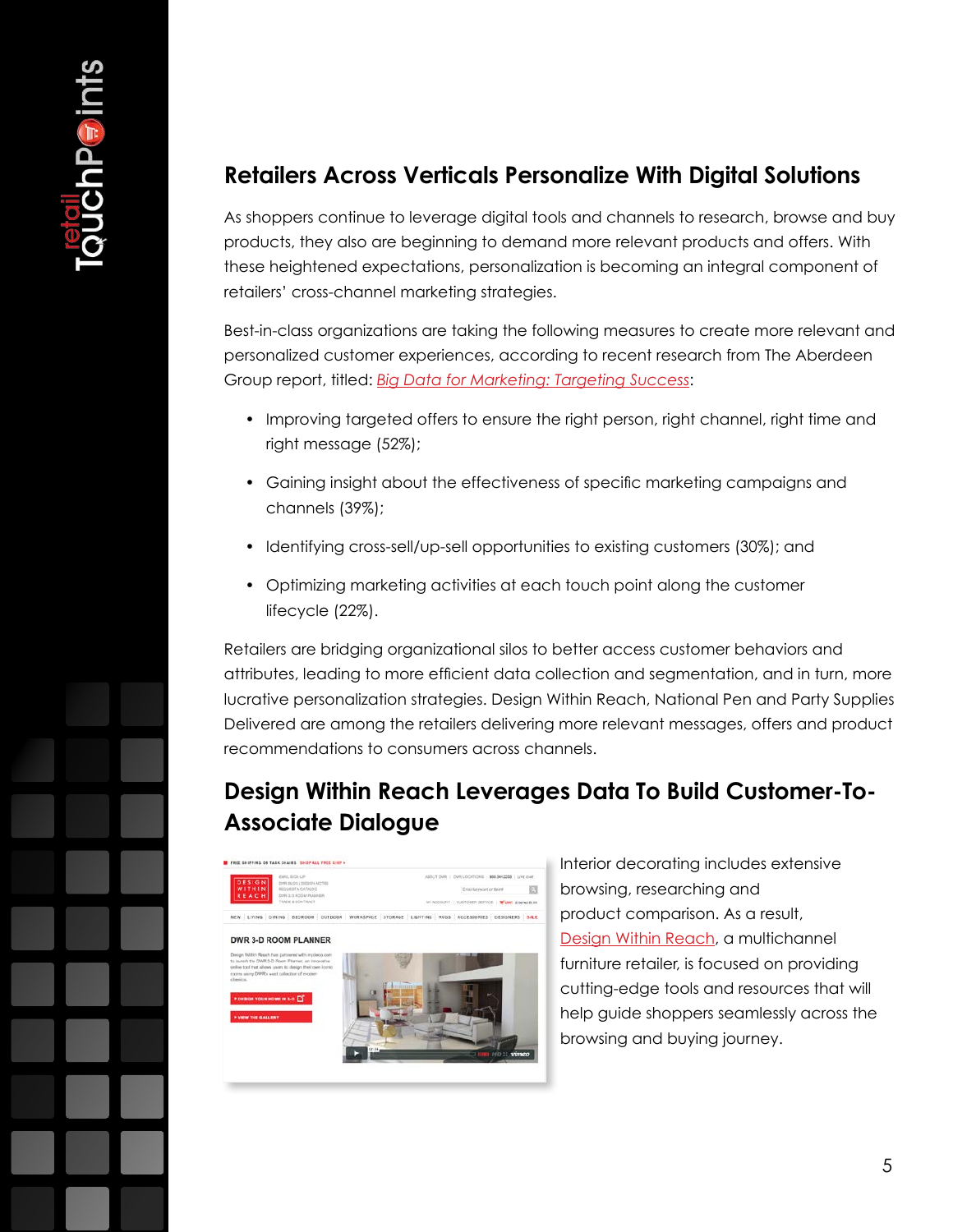"Our customers are smart, educated and hyperconnected," said Mark Simmons, VP of e-Commerce and Digital at Design Within Reach, in an interview with *Retail TouchPoints*. "This is a major challenge that we try to embrace as a business. On top of that, our shoppers care about high-quality products and design. We want to meet their needs and criteria, so that is great motivation for us."

The retailer's core business model makes personalization and customization a lot easier to tackle: Design Within Reach operates as an integrated, multichannel company, Simmons explained. "We always have focused on trying to maximize the experience for consumers online and in stores. But our company always has been multichannel, so we don't have the legacy issues a lot of other retailers have."

"Personalization efforts are executed with a goal of creating high-touch, wonderful experiences for consumers no matter where they are. When we think of personalization it's often not just about technology. Rather, technology is being stitched together to deliver upon our company objective."

> -Mark Simmons, Design Within Reach

Design Within Reach is leveraging digital tools to empower shoppers, as well as "account executives" (the retailer's name for store associates). For example, a 3D planner, which is available on the e-Commerce and tablet-optimized sites, helps users upload images of rooms and add/rearrange furniture. This offers a more complete view of room designs and empowers consumers' product selection.

To create a more compelling online shopping experience, Design Within Reach partnered with [MarketLive,](http://www.marketlive.com/) an end-to-end commerce platform. Simmons noted that MarketLive has helped the company "innovate in the areas of mobile and e-Commerce. We needed a partner versed in the space that understood multichannel needs, could help us expand across devices, and also provide personalized content and detailed product recommendations."

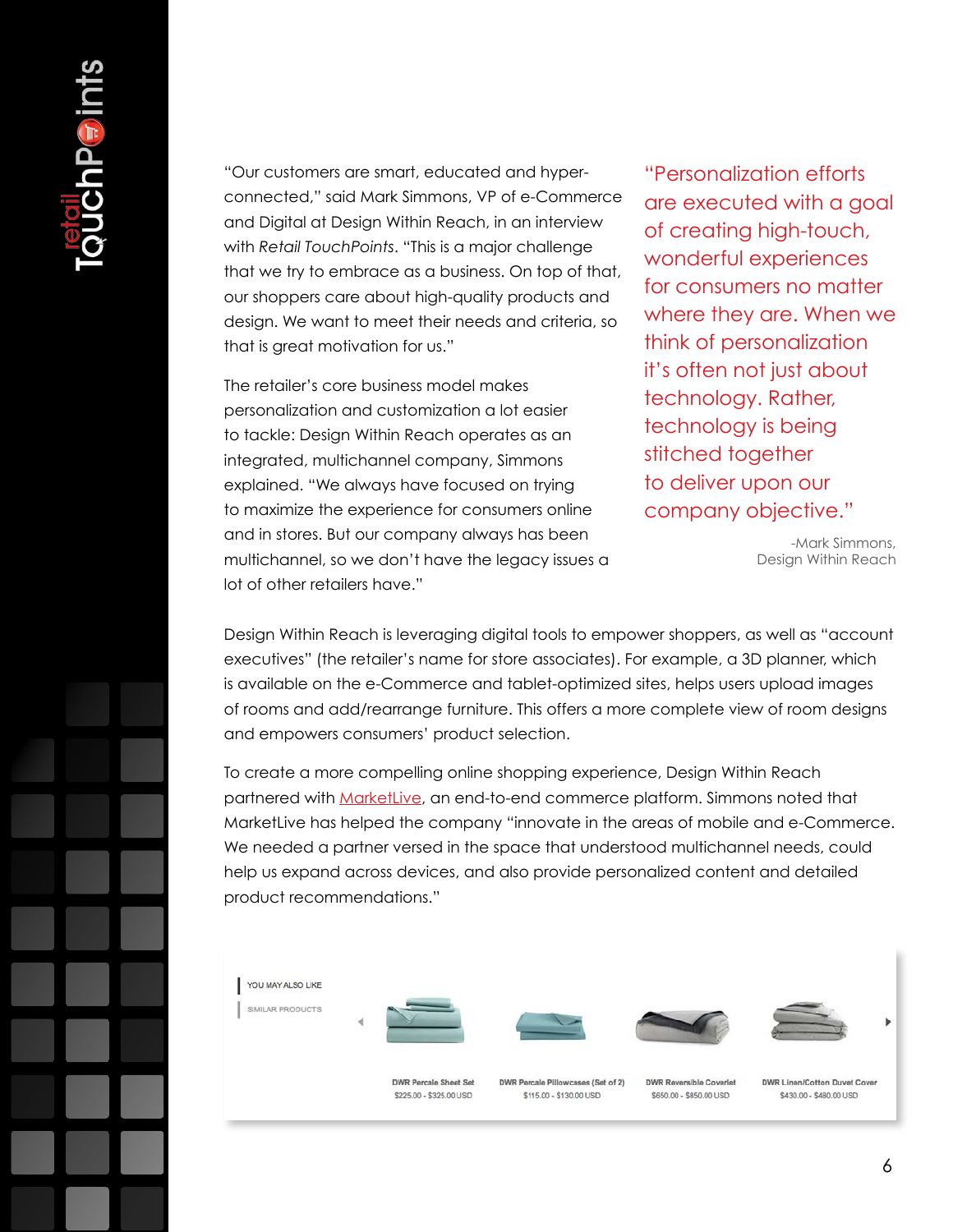The Design Within Reach web site includes product suggestions based on past browsing and buying history. In order to provide relevant interactions in stores, account executives also are armed with a variety of data, Simmons noted. Employees have access to past purchase data, as well as current order information, so they can address all customer questions and inquiries.

Personalization efforts are executed with a goal of creating "high-touch, wonderful experiences for consumers no matter where they are," Simmons stated. "When we think of personalization it's often not just about technology. Rather, technology is being stitched together to deliver upon our company objective."

Simmons and the Design Within Reach team are identifying future investments by considering "how to effectively push pertinent information to consumers' hands via digital tools," he said. "Our focus for 2013 will be on implementing multichannel strategies that will help drive traffic to stores, and also ensure consumers have seamless access to web experiences once they are in a location."

## **Party Supplies Delivered Boosts Sales With Product Recommendations**

With the variety of product and price options available online seemingly growing by the day, it is vital that merchants utilize compelling messages and relevant item suggestions to drive sales.

[Party Supplies Delivered](http://www.partysuppliesdelivered.com/) harnesses product recommendations and tailored messages to drive site traffic, as well as cross-sell and up-sell opportunities on the e-Commerce site. The eTailer utilizes three services from [MyBuys](http://www.mybuys.com/), a cross-channel personalization solution provider: web recommendations, email alerts and retargeting.

Personalization is helping Party Supplies Delivered better understand target customers, and in turn, optimize marketing investments. "By using the whole suite of solutions, we can develop a better profile of our customers," said Ian MacDonald, VP of e-Commerce and Marketing. "We're able to not only see how they interact on our site, but with our email, which helps us learn about them and their preferences."

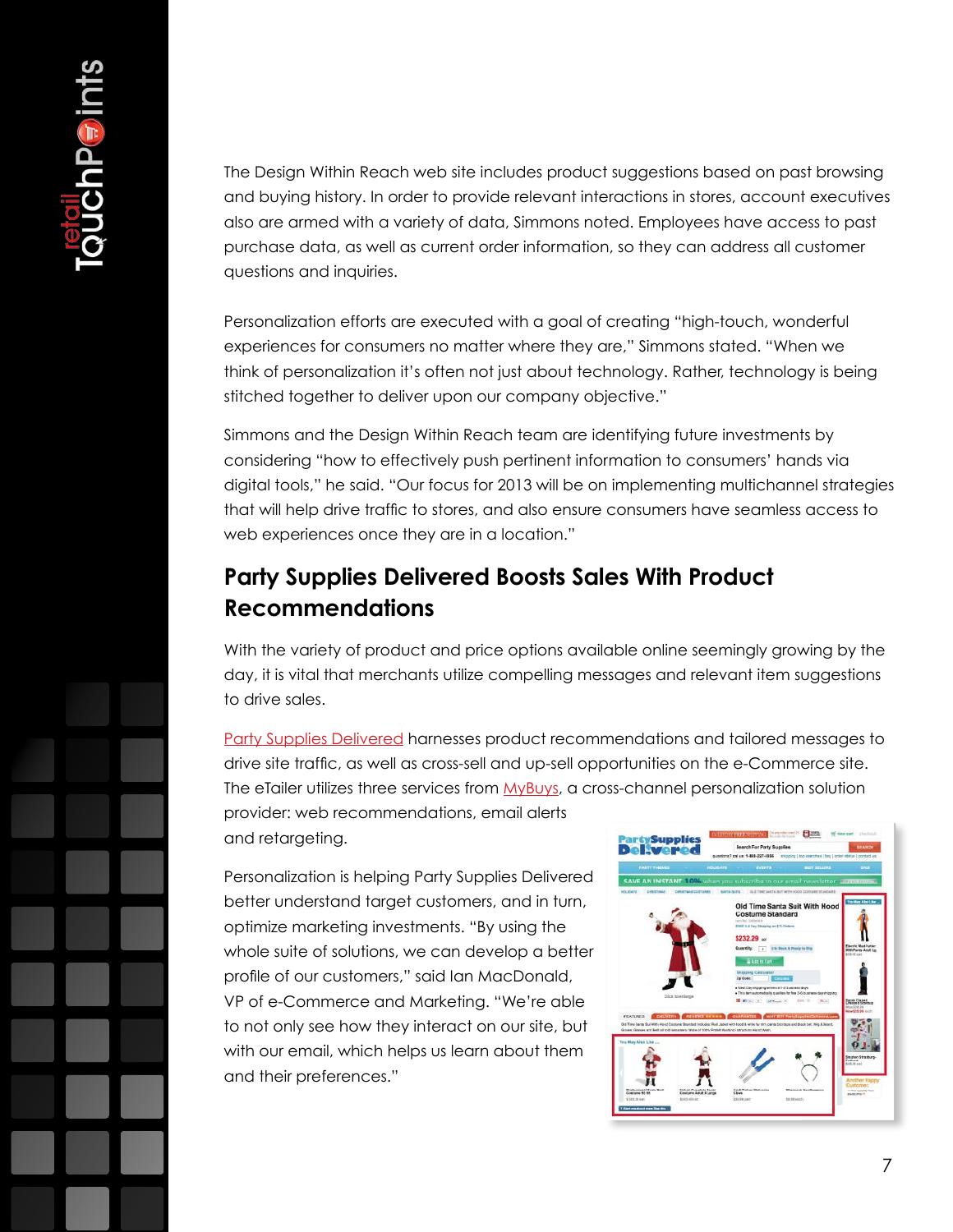Consumers who click on web recommendations provided by Party Supplies Delivered purchase items 10% more than other shoppers who visit the site, according to MacDonald. Moreover, consumers touched by two MyBuys services have an average order value (AOV) 47% higher than shoppers who don't have a personalized experience. Consumers who interacted with three MyBuys services had a 143% higher AOV.

"When you use all these elements together, it pays off big," MacDonald said. "Consumers who interacted with all aspects had higher conversion rates, average order value and spent more time on the site versus customers who only interacted with one, or none of the initiatives."

Web recommendations are created based on an individual consumer's past browsing and buying history. Cross-sells and up-sells also are determined and delivered based on data from other shoppers with similar shopping patterns.

If consumers abandon the site, Party Supplies Delivered sends email alerts to re-engage them. Approximately 12% of consumers receive retargeting messages every week, such as cart abandonment reminders, or alerts when specific product categories are on sale. For example, if a shopper browsed St. Patrick's Day merchandise on a previous visit, they receive notice when themed products are on sale.

"The email alerts help shorten the time to purchase," MacDonald said. "Customers may delay buying after visiting the site, and the weekly alert reminds them of what they had in their cart or calls their attention to marked-down or new merchandise. That leads them back to buy sooner."



Similarly, retargeting ads are published to spotlight relevant products and offers, and encourage abandoners to return to the e-Commerce site. The MyBuys platform presents the most effective product recommendations for ads based on shopper history, MacDonald explained. "I simply approve the ad templates," he said, "which are driven by detailed product attributes most relevant to that unique prospect."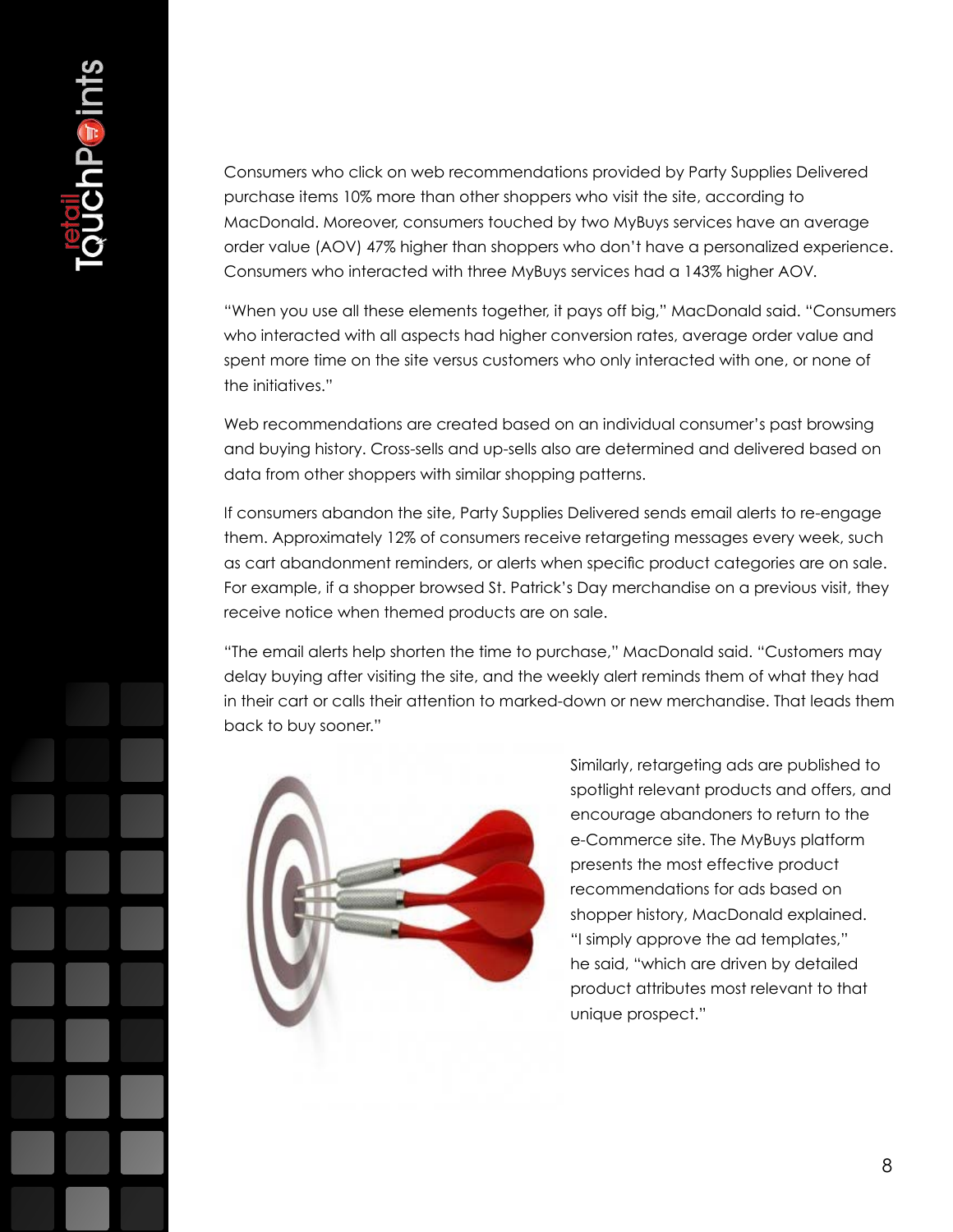#### **National Pen Moves To Digital Personalization Strategies**

Customized products are central to the [National](http://www.nationalpen.com/)  [Pen](http://www.nationalpen.com/) business. The company offers high-quality, tailored products such as pens, key chains, notepads and magnets, among other items. To better connect with target customers — small- to mediumsized businesses — the company is leveraging more relevant and compelling email marketing

"We are tailoring certain areas of the company web site to make the purchase process as fast and seamless for the consumer as possible."

> -Claudia Lugmair, National Pen

campaigns, according to Claudia Lugmair, Online Marketing Manager at National Pen.

Using [Responsys Interact](http://responsys.com/marketing-optimization/product-suite/interact-campaign), National Pen can segment customers and execute email marketing campaigns in a more automated and seamless way. Within three months of implementing the Responsys system, the merchant executed three automated email campaigns that generated approximately \$15,000 in additional revenue.

"The Responsys Interact system has robust functionality that allows us to easily segment our customers by various criteria to make sure we are addressing their needs and interests," Lugmair said in an interview with *Retail TouchPoints*. Additionally, the dynamic content and testing functions "allow us to deliver content to individual customers that are specific to the industry they represent or marketing realities they face. Our job is to help our customers market and grow their business, which varies greatly depending on whether you work in a dentist office or in the front office of a church."

National Pen also has tripled open rates since launching an email welcome series. The program, designed for new consumers, is multi-stage and offers a variety of educational and promotional content.

| <b>HOME</b>          | <b>ABOUT US</b> | <b>100% GUARANTEE</b> | <b>SHOP NOW</b>         | <b>CAREERS</b>                                                                                                           | <b>CONTACT</b>      |
|----------------------|-----------------|-----------------------|-------------------------|--------------------------------------------------------------------------------------------------------------------------|---------------------|
|                      |                 | EX.                   |                         | Your Image is our business!<br>Our Vision is to be the World Wide Leader in<br>providing high value promotional products |                     |
|                      |                 |                       | companies of all sizes. | that advance the quality of marketing for                                                                                |                     |
|                      |                 | Select Your Location  |                         |                                                                                                                          |                     |
| <b>Big</b> USA       | <b>België</b>   | <b>IL España</b>      | Nederland               | sa Sverige                                                                                                               | $-$ Suomi           |
| <sup>1+</sup> Canada | <b>Belgique</b> | <b>E</b> France       | Norge                   | United Kingdom                                                                                                           | Schwede             |
|                      | <b>Canmark</b>  | <b>U.S. Holis</b>     | Caterreich              | <b>Call Australia</b>                                                                                                    | Suisse.<br>Svirzera |

National Pen is continuing the transition to digital personalization strategies, starting with the web site, Lugmair explained. "Currently, we are tailoring certain areas of the company web site to make the purchase process as fast and seamless for the consumer as possible.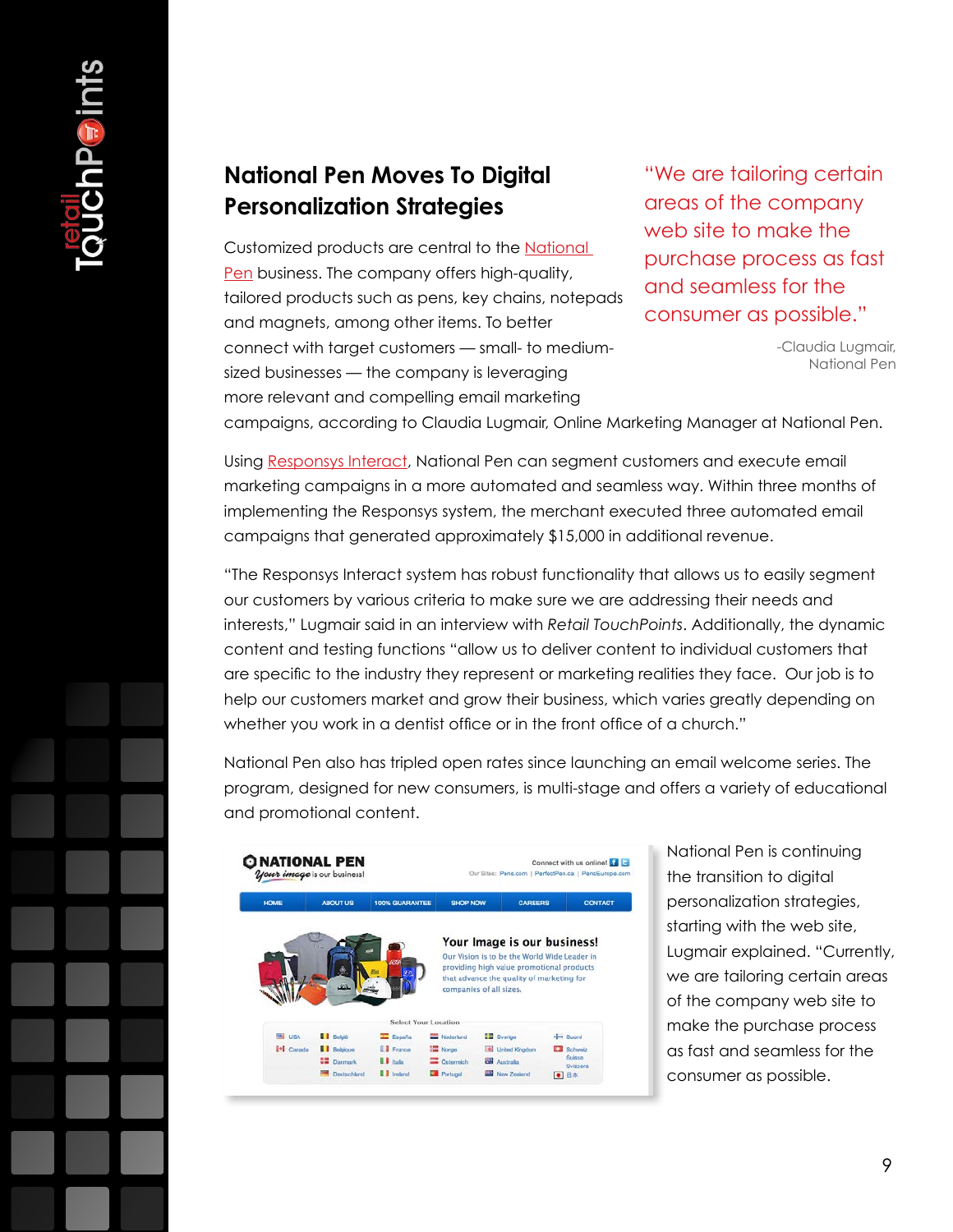This year, a key initiative is to provide each of our customers with a personalized web site experience, by displaying products, images and content that are relevant and keep them engaged."

When planning marketing campaigns, National Pen is taking a more integrated multichannel approach, Lugmair noted. In addition to email and site personalization, the company will be testing more retargeting via display advertising, and will use data to make social media strategies more relevant for consumers.

The marketing roadmap also includes "more automated emails such as cart abandonment," Lugmair said. "We anticipate that these automated programs will increase email revenue by 10%."

Strategies implemented by Design Within Reach, National Pen and Party Supplies Delivered showcase the variety of opportunities retailers have to create more tailored and relevant customer experiences across channels. These case studies spotlight how personalization significantly can impact bottom-line results.

#### **Personalization Best Practices For 2013 And Beyond**

Due to the sheer variety and volume of resources available across digital and physical channels, consumers today have real-time access to a plethora of product choices and delivery options. As a result, many shoppers are abandoning brand loyalty, and are turning to merchants that offer the most relevant and personalized experiences, according to [research from Harris Interactive](http://investor.incontact.com/phoenix.zhtml?c=97027&p=irol-newsArticle&ID=1798332&highlight).

56% of consumers would likely switch brands if a company offered more options and channels to connect with them. Furthermore, 25% said they do not feel loyalty toward any brand.

-Harris Interactive

The online survey of 2,191 U.S. adults, conducted by Harris Interactive, indicated that 56% of consumers would likely switch brands if a company offered

more options and channels to connect with them. Furthermore, 25% said they do not feel loyalty toward any brand.

This diminishing brand loyalty is brought to life in analysis of today's shopping journeys: consumers often abandon a cart — especially online — due to poor site navigation and subpar experiences, according to [research from the e-tailing group and MyBuys](http://finance.yahoo.com/news/mybuys-e-tailing-group-consumer-130000300.html). As many as 33% of respondents said they left a web site because they found it difficult to browse for products. Once consumers exited a retailer's e-Commerce site, they typically visited Amazon (42%) and Google (60%) to research the same purchases.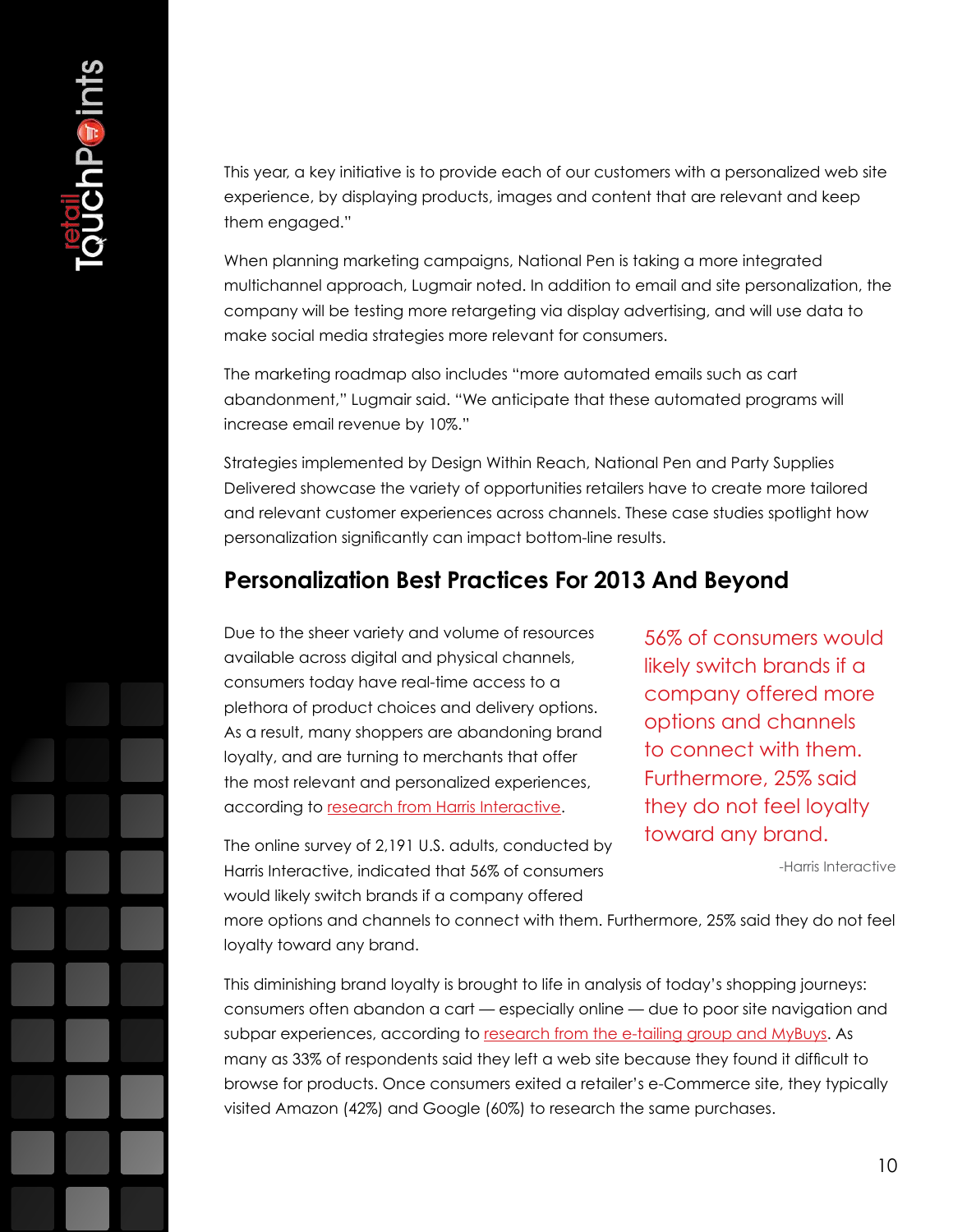### **The Emergence Of Omnichannel Personalization**

To combat consumers' high expectations and short attention spans, retailers must ensure they provide the best possible experience by delivering seamless and consistent messaging, pricing, offers and content across all channels. In addition, retailers should work to make brand interactions personalized and tailored to the unique wants and needs of every one of these demanding customers.

"Without an integrated, omnichannel operation, personalization remains a siloed, channel-specific experience," Amato-McCoy said. "Since shoppers expect to have the same experience online as they do on their mobile devices or in stores, providing separate and departmentalized experiences is the quickest way to kill loyalty."

Retailers today "have the opportunity to develop a unified context of the shopper and deliver an integrated experience that spans across channels. Enterprises need to pursue customers' footprints across channels, and leverage data science to extract meaningful and actionable insights from that."

> -Girish A.R., Infosys

Retailers today "have the opportunity to develop a unified context of the shopper and deliver an

integrated experience that spans across channels," confirmed Girish A.R., Associate VP and Head of Products and Platforms for Retail, CPG, Logistics and Life Sciences at [Infosys](http://www.infosys.com). "Enterprises need to pursue customers' footprints across channels, and leverage data science to extract meaningful and actionable insights from that."

To reach that goal, retailers must strive to identify customer preferences and trends by honing in on more detailed data points, such as behavior, rather than standard demographics, according Baird. "Behavior is a data point in which you can determine what you want to influence and change. Demographics are merely the proxy that you use to figure out how to reach those customers in order to change their behavior. Retailers should only use demographics in the absence of being able to influence a customer in the moment."

The facilitation of personalization relies on a retailer's ability to tap Big Data to predict the kinds of cross-channel experiences consumers will respond to most favorably. For example, by listening and understanding cues such as items browsed and purchased, links being clicked and other behaviors, retailers can ensure better marketing, noted David Hibbs, Senior Strategic Consultant at [Responsys.](http://www.responsys.com)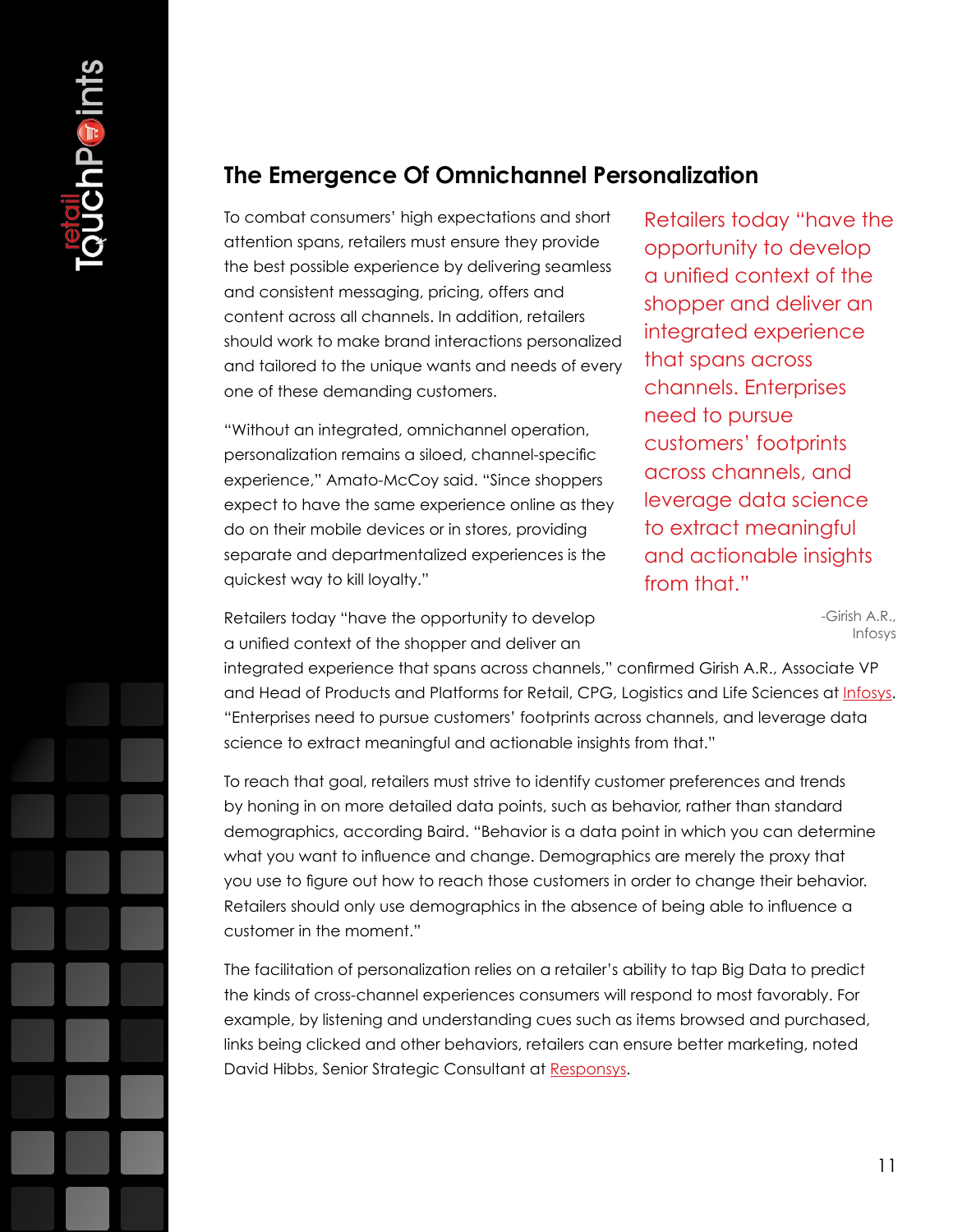"Listening to these cues can help you understand your customers at a much deeper level," Hibbs said. "This is where having a big focus on customer analytics and insights can help drive better performance from your program, as well as help identify new opportunities for your brand."

## **How To Develop A Long-Term Strategy**

Retailers are striving to build long-term personalization strategies that will become central to all business decisions. As personalization tools and tactics continue to evolve, retailers are committed to the goal of delivering on the promise of a customer-centric marketing approach.

For personalization to be the foundation of a retail business, merchants must move beyond campaign-based mindsets and "think in terms of a customer's total lifespan with their brands," Latreille said. This way of thinking, he explained, will "guide data collection strategies: what you collect, why you are collecting it, and what you are going to do with it."

After defining core audiences via thorough data collection, analysis and segmentation, retailers can determine customers' overall lifetime value, which will help create a blueprint of offers and communications that should be delivered, Latreille explained.



Throughout this process, retailers should "address shoppers' needs and desires by asking: What are their pain points? What do they find frustrating and what would make their lives easier?"

However, personalization efforts can only thrive if retailers participate in continuous testing, analysis and learning, according to Hibbs. "Let the subsequent data and insights guide you in developing the most effective strategies. Leading with a customer-centric focus will help you deliver a successful personalized experience."